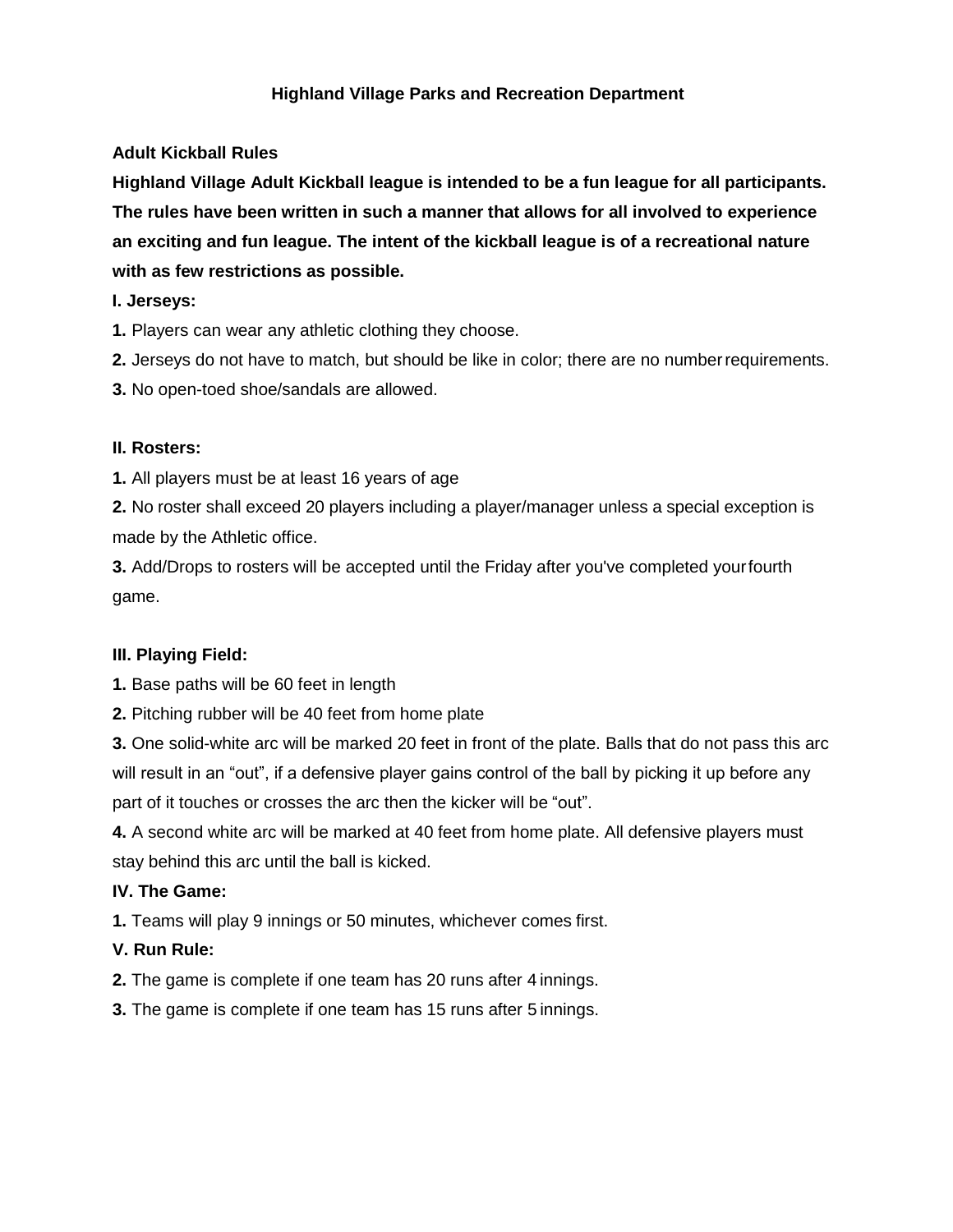#### **VI. Pitching:**

**1.** In an effort to equalize play and to eliminate excessive speed and extreme bouncing pitches, **each team will provide their own pitcher.** The defense will also provide a pitcher position for fielding purposes

**2.** Once the offensive team's pitcher has released a pitch, they must make every effort not to hinder the play on the field. They must get out of the way of a kicked ball and allow the defensive players to catch, field and throw the ball. If, in the opinion of the umpire, the pitcher makes an effort but still cannot avoid being hit by a kicked ball then the play will continue and the team in the field should consider it "a live ball". If in the umpire's judgment the pitcher did not make an effort to avoid a kicked ball or hindered the defensive player(s) in any way then the kicker is declared out and all runners must return to the base previously occupied.

# **3. The ball must be delivered in an underhanded motion and released before the pitcher crosses the pitching rubber.**

#### **VII. Kicking:**

**1.** Each kicker will only receive a maximum of three (3) pitches

**2.** Within 3 pitches, if a kicker does not put a ball into play they will be declared "out"

**3.** All balls that are kicked must go beyond the designated arc line or the kicker will be ruled out. If a defender gains control of the ball by picking it up before any part of it touches or crosses the line then the kicker will be "out".

**4.** Kickers must strike the ball with their foot and cannot kick the ball until it crosses homeplate, or is over home plate

- **5.** The pitcher must be a member of the offensive team, but does not have to be one of the kickers in the line-up. All-time pitchers are permitted (must be signed in as a team member). If the pitcher is a kicker in the line-up, when it is the pitcher's turn in the line-up, another player will be required to enter the game to pitch.
- **6.** The ball cannot be kicked until it crosses home plate or is over home plate. The kicker is required to start in the kicking box, one foot inside of the kicking box. Kicking the ball outside the box will result in a 'dead ball', strike will be called, and base runners may not advance. If this occurs on the third pitch, kicker will be out. If a ball is kicked in front of home plate it will result in a 'dead ball', strike will be call, and base runners may not advance.

#### **VIII. Pinch Runners:**

**1.** A pinch runner will be allowed when the umpire has determined that a player is injured and a pinch runner is warranted. Pinch runners are only allowed in the event of an injury. The pinch runner must be of the same gender of the player that is being replaced in noted in theline-up. **2.** If a player is removed from the lineup due to an injury they will not be able to reenter the game.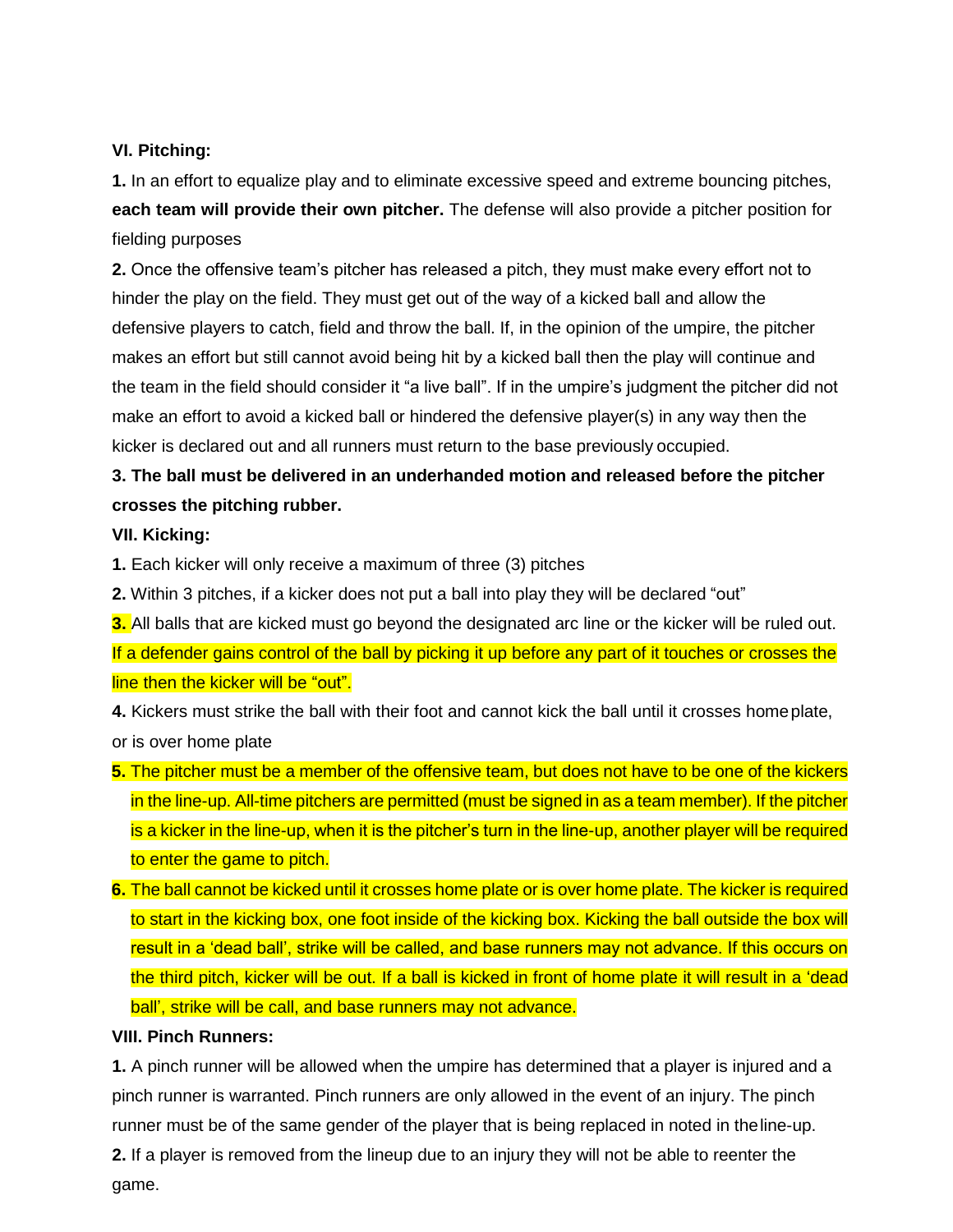#### **IX. Base Running:**

**1.** No lead-offs or stealing will be allowed. If this happens an automatic "out" is incurred on the kicking team.

### **X. Fair and Foul Balls:**

**1.** The criteria for fair and foul balls will correspond with the rules of softball. Any ball that first lands on the foul side of the line and remains outside the foul line past first base will be ruled a foul ball. Balls that first land in the field of play, or on the chalk or painted line will be considered fair and in play.

# **XI. Line-ups:**

# **Line-Up Card:**

**1.** A team consists of no less than eight (8) players and a maximum of no more than twenty (20) players. A legal kicking line-up will consist of no less than eight (8) players and a maximum of no more than twenty (20) players of alternating sexes (male/female or female/male). A team may also play with more women than men of any combination. Teams must alternate the batting order according to gender as long as this is possible. Kicking order must be male/female in the batting order. The only time two males can kick in order is if it is the last player in the lineup, and the first player in the lineup, the kicking order cannot change.

**2.** A team can kick with a minimum of eight (8) kickers and a maximum of twenty (20) kickers as long as the kicking order adheres to the alternating sexes kicking rule, except; if a team is kicking with more than ten (10) players and has an odd number of players. The first and last kickers must be of the same sex. A kicking lineup with less than ten (10) players will be assessed a "Ghost Out" for every kicker down to eight (8) players.

**3.** "Ghost Outs" are placed in the highest possible position of the line-up at the first and/or second positions respectfully for the appropriate male or female kickers missing. If a team shows up with eight (8) players, five (5) of one sex and three (3) of another, then the first and third kicking positions will be used as ghost-outs. If at any point during the game a team loses a player, a legal substitute must replace that player or a "Ghost Out" will be placed in their spot in the kicking order.

**4. Substitutions:** Players can substitute in and out of the kicking order, as long as they remain in the same position in the kicking order, and a male player is substituted for a male player and a female player for a female player. Once you are in the kicking order you can only substitute in and out of the same position in the kicking order. Players caught moving positions in the kicking order will be declared out.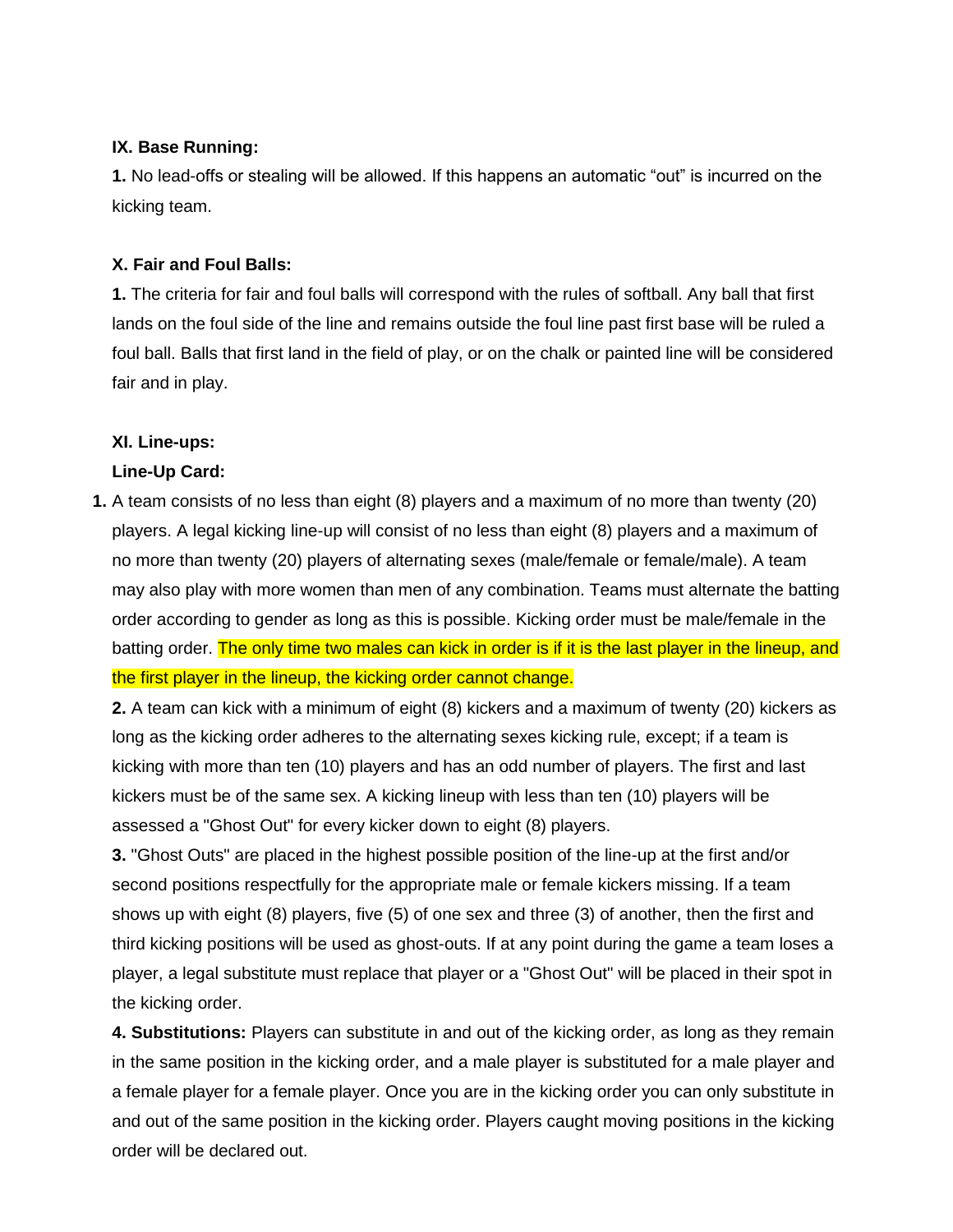**5.** In keeping with the benefits of recreational sports, teams may finish with fewer players than they started with (to a minimum of 2 "Ghost Outs"). However, you may not drop in number due to an ejection. This rule will not be considered grounds for protest.

**6.** Once the game is in progress any player who leaves the game will have a "Ghost Out" placed into their kicking spot. If the player is ejected the team must provide a legal substitute or the game will be forfeited.

**7.** Teams that play with less than 10 players will take (2) Two automatic outs at the bottomof their kicking order

### **XII. Defensive Field Position:**

**1.** Teams will not be allowed to have more than six (6) players positioned on the 40 foot mark in the infield at the time of the pitch. In the infield there must equal of each gender (M/F). You can change the fielders out as long as the criteria above is met. You can have more females than males.

**2.** All defensive players must be positioned behind the pitcher (white arc) at the time of thepitch, and may not charge forward of the pitcher until the ball has been kicked

**3.** The pitcher and catcher must be two players of the opposite gender

**4.** The catcher position must stand to the left or the right of the kicking box, they may not stand behind the kicking box or in front the home plate line extended before the ball is kicked.

Infield fly rule IS in effect.

# **XIII. Kicking Zone:**

**1.** Home plate Extension: 12 inches on either side of the plate for a total strike zone of 41 inches

# **XIV. Tagging/Throwing Area:**

**1.** The legal tag and throwing area will be from the shoulder and below. Absolutely NO THROWS TO THE HEAD ARE ALLOWED. Effect: A dead ball will be called and the runner hit in the head will be awarded the base they are attempting to reach and one (1) extra base; other runners move up as needed

# **XV. Player is Out:**

**1.** A player is out when 3 pitches have been delivered and the kicker was unable to get theball in play

**2.** When a player is hit with a thrown ball (below the shoulders) while off base.

- **3.** Tagged out or forced out going to a base (the legal tag area will be from the shoulder down)
- **4.** Their kick is caught by a defensive player in the air before it touches the ground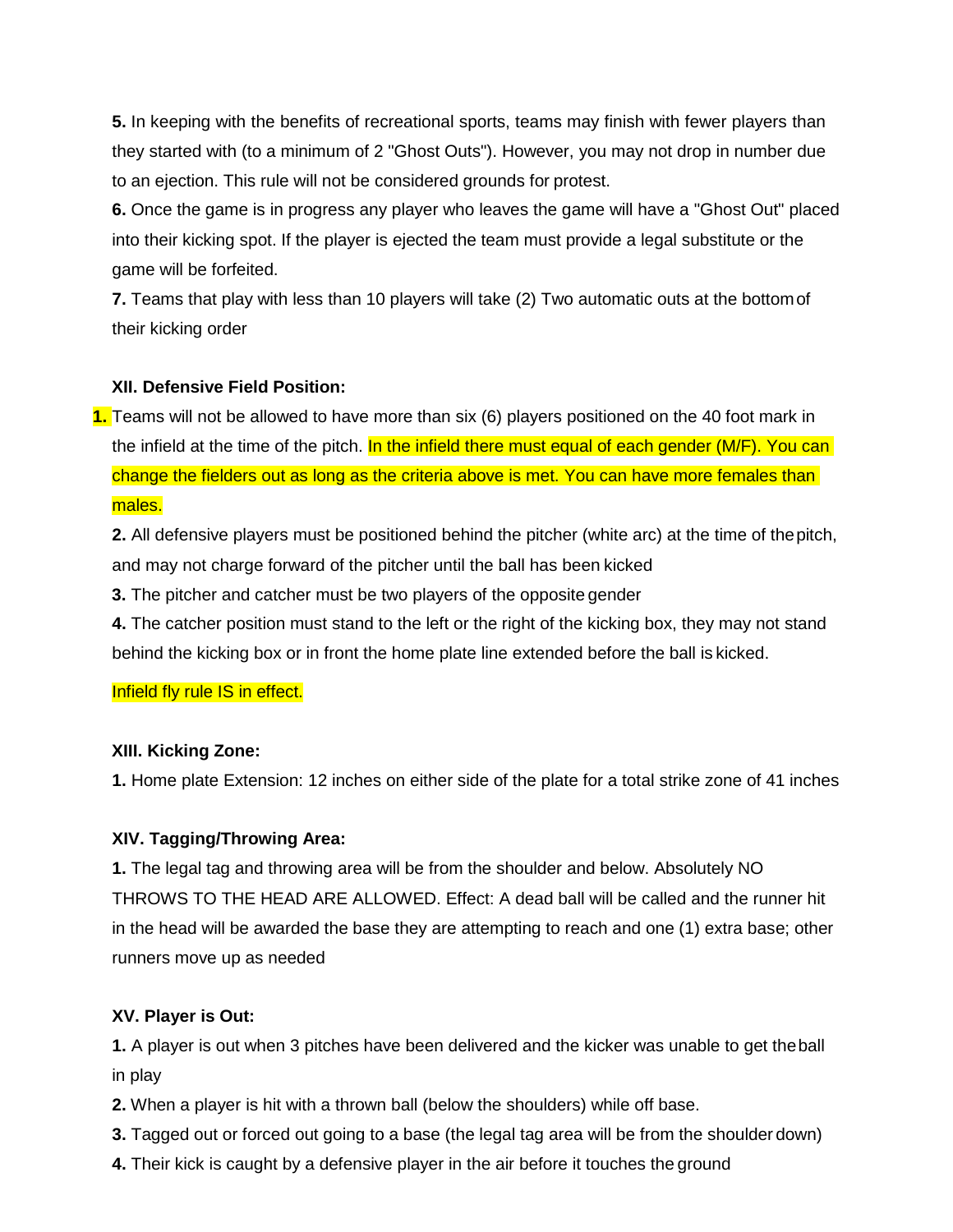#### **XVI. Substitutions:**

**1.** Free substitution for any player; must be for the same gender (male for male, female for female.

#### **XVII. Tie Game:**

**1.** In the event of a tie score between the playing teams at the end of fifty (50) minutes of play or nine (9) innings, one (1) complete additional inning will be played. If at the end of the extra inning both teams are still tied, the result of the game will go down as such.

#### **XVIII. Game Balls:**

**1.** Game ball will be provided by the Parks and Recreation Department.

#### **XIX. Sportsmanship:**

**1.** Ejection of a player, coach, etc. may result from remarks to or about opposing players and officials, or anyone who commits other acts that could be considered unsportsmanlike. Penalty will be ejection from game and grounds, including parking lot. Player has 1 minute to leave the facility or the offending player's team will forfeit. Any player ejected from a game will receive an additional (1) game suspension. The additional game suspension will be the next played game by the player's team. Any players ejected for a second time during the season will receive an additional (3) game suspension, and for a third offense the player will be suspended for (1) one calendar year. Note: the aforementioned suspensions will be the minimum penalty enforced and may be increased in each situation based on the player's attitude and actions decided by the recreation supervisor. A player that is ejected or suspended may not be on the field or at the softball complex under any circumstances during his/her suspension.

**2.** Physical assault or verbal threats of any kind by a player or spectator on an umpire/scorekeeper or another player or spectator will result in immediate removal of that player or spectator from the game and grounds by police, and will be suspended from Highland Village league. The umpire may forfeit the game if attacked physically by any member or spectator. Members ejected for fighting will be suspended immediately from league play for a period of 1 yr. from date of incident (no exceptions). Prior to re-entry, the player(s) must contact the Recreation Supervisor/Coordinator who will make the final decision whether the player will be allowed in the league. Harassment of an employee at any time can result in being suspended from the league, as decided by the Recreation Supervisor/Coordinator. Any person that physically assaults an umpire/parks and recreation staff will be charged with assault. Officials will be appointed by the Highland Village PARD. All officials (umpires) appointed shall have complete charge of the game as outlined in the rules and regulations.